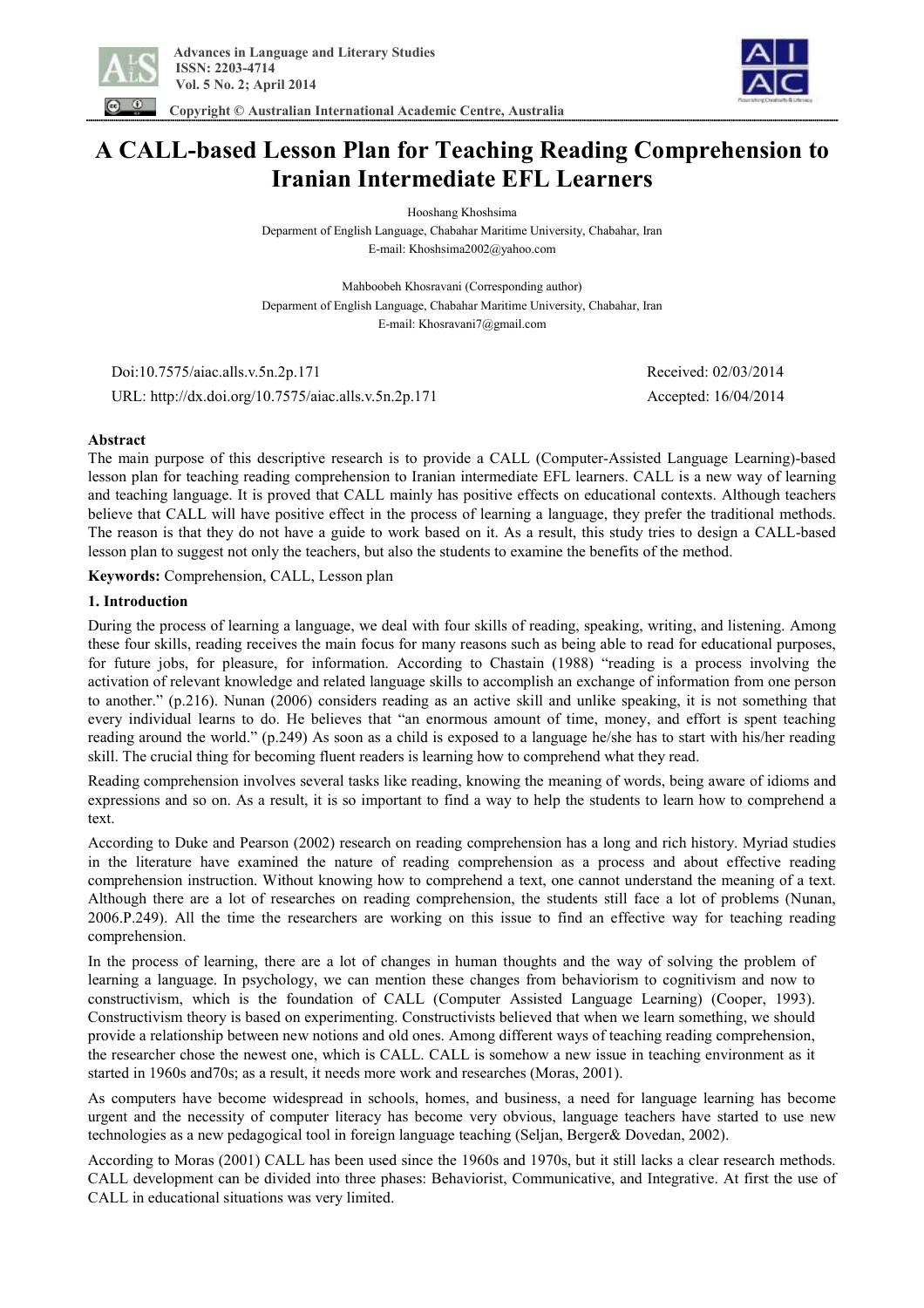We can use Computer-Assisted Language Learning in different fields of teaching like teaching vocabulary, grammars, composition, pronunciation, and reading comprehension. In this research, the researcher will work on using CALL for teaching reading comprehension. As a result, a CALL-based lesson plan will be proposed.

This study seeks to find the best CALL-lesson plan to help not only the teachers but also the students to comprehend a text better and independently. As a result, during this research the following questions will be investigated:

**Q1:** How to use CALL in the process of teaching reading skills?

 **Q2:** How to produce a CALL-based lesson plan to help students to comprehend a text?

## **2. Review of Related Literature**

## *2.1 Nature of Reading comprehension*

Reading is perceiving a written text in order to understand its contents. This can be done silently. The understanding that results is called reading comprehension (Richards & Schmidt, 2002).

Richards and Schmidt (2002, P.443) argued that there are three types of reading comprehension according to reader's purposes in reading and the type of reading used.

A: Literal comprehension: reading in order to understand, remember, or recall the information explicitly contained in a passage.

B: Inferential comprehension: reading in order to find information which is not explicitly stated in a passage, using the reader's experiences and intuition, and by inferring.

C: Critical or evaluative comprehension: reading in order to compare information in a passage with the reader's own knowledge and values.

D: Appreciative comprehension: reading in order to gain an emotional or other kind of valued response from a passage.

Among different ways of comprehending a text the newest one which is CALL will be investigated in this paper.

## *2.3 The Definition of CALL*

Richards and Schmidt (2002, P.101) stated the definition of CALL as the use of a computer in the teaching or learning of a second or foreign language. They also cited that CALL may take the form of

A: activities which parallel learning through other media but which use the facilities of the computer.

B: activities which are extensions or adaptations of print-based or classroom based activities.

C: activities which are unique to CALL.

According to Arishi (2012), before starting reviewing literature on CALL, it is valuable to give some definitions about CALL along with emphasizing some aspects which are beneficial in the process of learning and teaching. The previous researchers have come up with slightly differing definitions of CALL which varies depending on which aspect of it is important for researchers. Egbert (2005), for example, defined CALL as "using computers to support language teaching and learning in some way" (p. 4). Her definition covers all language skills with no exception.

Beatty (2003) defines CALL as "any process in which a learner uses a computer and, as a result, improves his or her language" (p. 7). Similarly, Levy (1997), stated that CALL is "the search for and study of applications of the computer in language teaching and learning" (p.1)

## *2.4 The History of CALL*

Computers have been used for language teaching ever since the 1960's. "This 40-year period can be divided into three main stages: behaviorist CALL, communicative CALL, and integrative CALL. Each stage corresponds to a certain level of technology and certain pedagogical theories"(Lee, 2000). In 1960s the term Computer Assisted Language Instruction (CALI) was common in USA, until CALL became the superior term. During the 1980s CALL became widely known and passed on, focusing the communicative approach and some new technologies, mainly multimedia and communications technology. In early 1990s, CALL was substituted with Technology Enhanced Language Learning (TELL), which appeared to have a closer description of activities which belong to CALL. In fact, TELL didn't become as widespread as CALL was.

## *2.5 Researches on CALL*

As the computers became widespread everywhere, the researchers started to work on different aspects of using computers in the process of teaching and learning foreign languages. As a result, nowadays CALL is one of the most favorite field of research for researchers. In this section, the researcher will explore the different studies on CALL, different attitudes toward it, and different CALL-based lesson plans.

Many researchers have tried to prove the significant effect of CALL on learning foreign languages. (Chen, 1996; Fallon and Brown, 2003; Morrison, 2003; Dudeney and Hockly,2008; Chapelle, 2003; Lee, 2000)

Fardy, Namdar, Farhadi, Shorabi, Saboori(2011) explored the effects of CALL on the reading comprehension of expository texts. The subjects of this research were divided into two groups, control group and experimental group. For experimental group computer-assisted instructions were used. On the other hand, control group received their instruction through traditional ways. Before instruction, both groups took pre-test followed by a 12 weeks follow up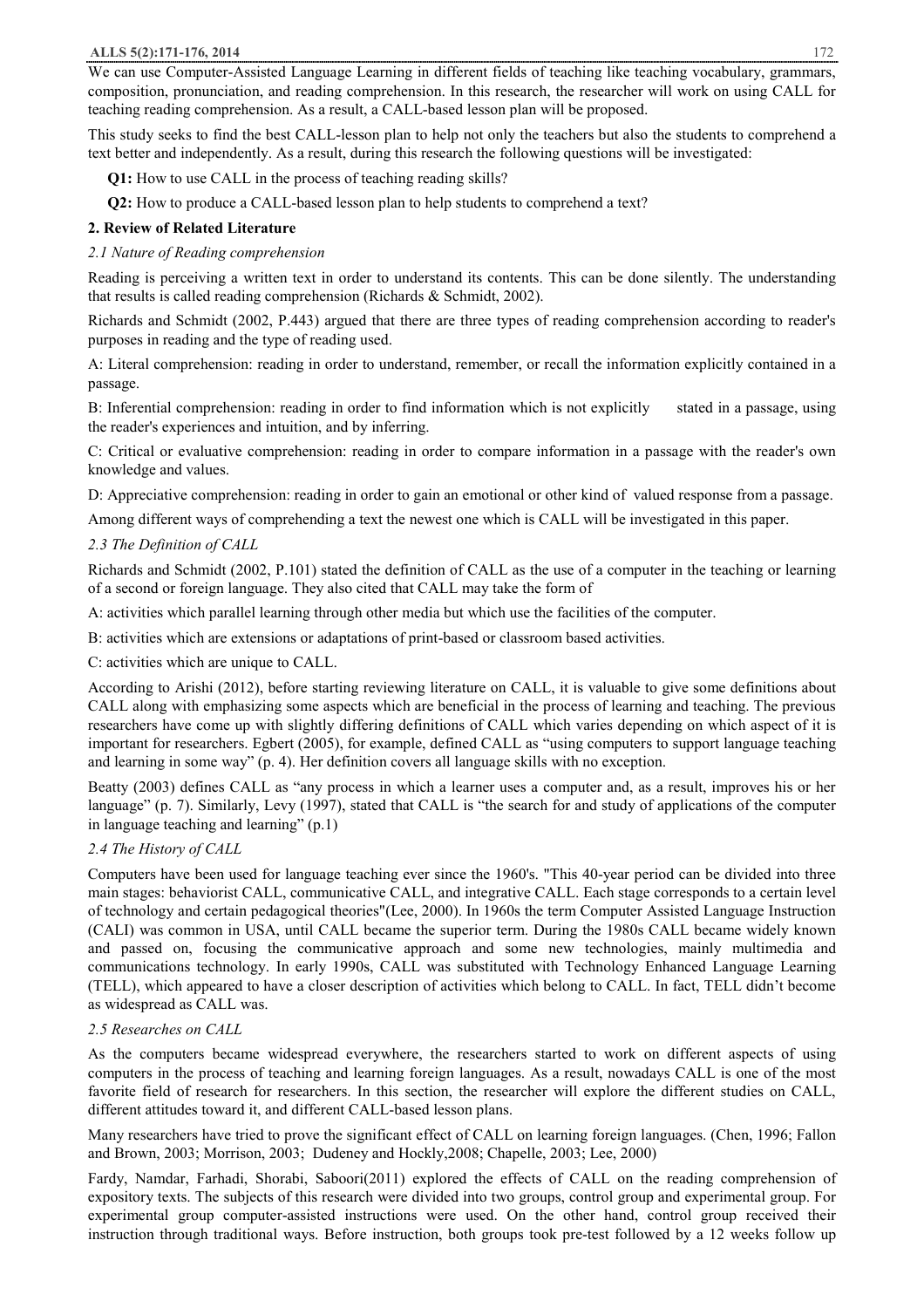posttest. The results proved that there were statistically considerable differences between two groups because of using CALL-based instruction on reading comprehension.

On the other hand, others provided some negative aspects of CALL. For example, Lee (2000) said that "engaging in Computer Assisted Language Learning is a continuous challenge that requires time and commitment" (p. 5)

There is a research about advantages and disadvantages of computer technology on second language acquisition, in which the researchers, Kritsonis and Lai (2006), explore four reasons about the disadvantages of using CALL. The first one as Gips, DiMattia, and Gips (2004) indicated is that using CALL will raise instructive prices and decrease the fairness of educational process. In other words, poor students won't be able to have the same instructions as others. Second, using CALL in the process of learning and teaching needs basic knowledge of computers and technology for both teachers and students. The condition will be worst when teachers themselves don't have the knowledge of technology, as a result they cannot help their students. Third, as CALL is a new phenomenon, its functions are not still developed. As a result, we cannot use CALL for all skills. Forth, computers are unable to manage unpredictable situations. This is an important weakness, as the process of learning a language is full of unexpected happenings.

Some researchers tried to explore the students' attitude toward using CALL in the process of learning. As an example, Ashiri (2012) tried to find out the students' attitude at Saudi Arabia's Industrial Colleges toward CALL. The result of this study showed that students had positive attitudes toward CALL. In general, learning with CALL was very interesting for students. Another example was conducted by Onsoy (2004), who worked on students' and teachers' attitudes toward using CALL. The findings of the study indicated that students and teachers had positive attitudes towards the use of computers in educational instruction. The findings also demonstrated that students and teachers believed that CALL training is necessary especially for teachers to learn how to teach with CALL.

Now it is clear that although CALL has some limits, mainly it has positive effects on the quality of learning foreign languages. To conclude, it can be said that both students and teachers have positive attitudes toward using CALL. The main problem is that teachers don't know how to start using CALL. Nowadays all schools have computers, but it is not enough. Although teachers know the positive effects of CALL on learning, they prefer to use traditional ways of teaching. The reason is that teachers are afraid of using a new technology in the process of teaching, because they don't have a specific frame about how to use CALL. As a result, this study tried to provide a CALL-based lesson plan for teaching reading comprehension.

## **3. Methodology**

## *3.1 Method and Design*

This study was descriptive in nature. Type of research question was qualitative. In this study, the researcher worked in a way to design a CALL-based lesson plan for teaching reading comprehension.

## *3.2 Procedures*

The aim of this study is to design a CALL-based lesson plan, which can be used for all texts, in all settings, for all learners. At first, the researcher will try to understand different aspects and uses of CALL fully, and then she thought about different ways of learning reading comprehension. The researcher studied a lot of lesson plans and found out their weaknesses. So this study tried to reduce those weaknesses.

## *3.3 Data Collection*

As mentioned before, this study is very innovative and the researcher's aim was to design a useful CALL-based lesson plan. As the research is descriptive, we do not have any quantitative data.

## **4. Results and Discussion**

In this essay, it became clear that both teachers and students had positive attitudes toward using CALL in language learning and teaching. They also believe that CALL will have positive effects on students. CALL is a new way of learning a language, so teachers need a guide to use it. The current study aimed at helping teachers by providing a CALL-based lesson plan. This plan aims at helping not only teachers but also students. In this part the lesson plan will be provided.

## *4.1 CALL-based Lesson Plan*

This lesson plan is about colors. At the end of this activity, students should be aware of different colors and different mixtures. This lesson is organized in a way that teachers themselves can change it for each lesson. In other words, this lesson plan is a frame work that enables the teachers to start designing their own lesson plan.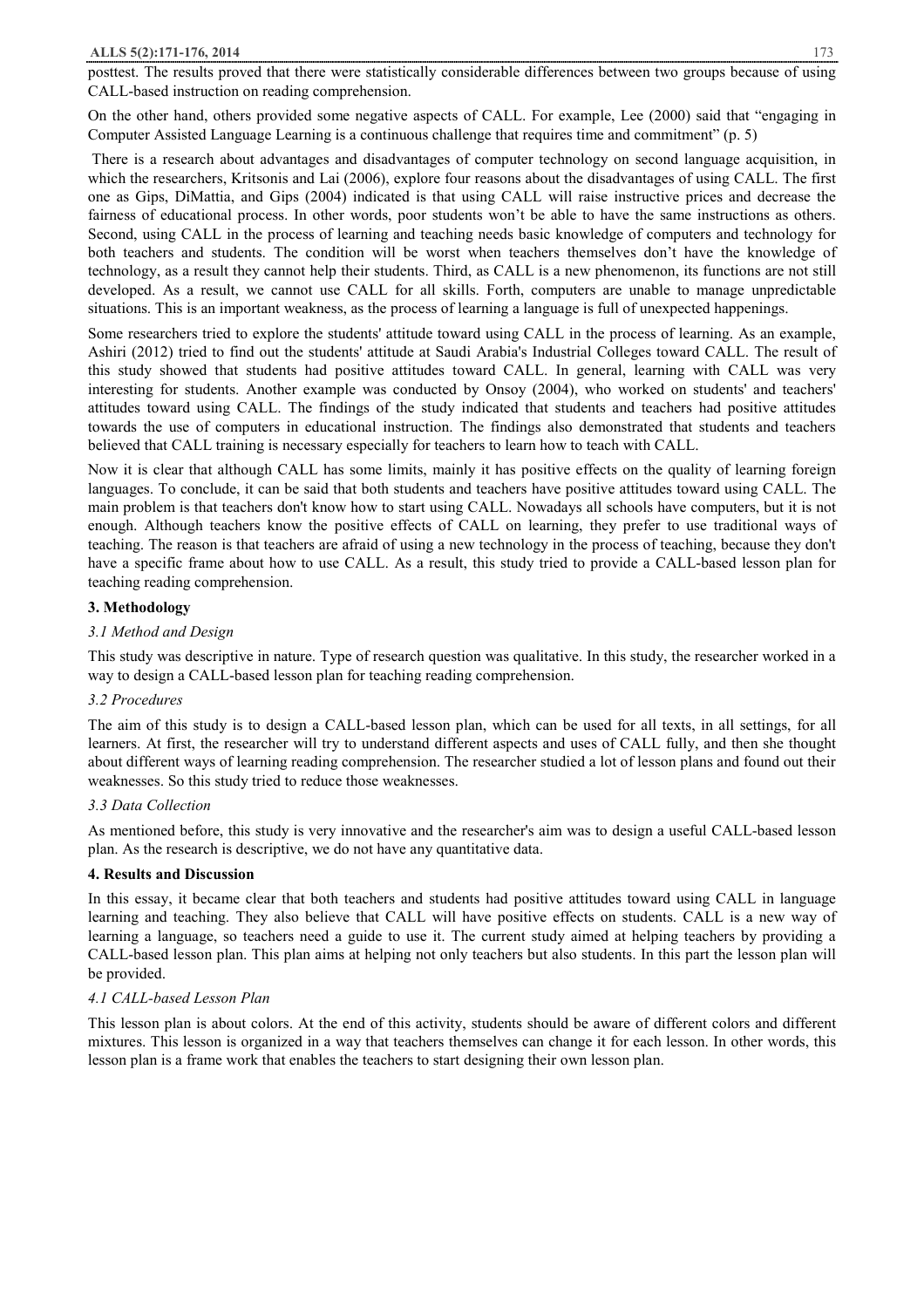|                   |           | ALLS 5(2):171-176, 2014                                                                                                                                                             | 174                                                                                                                                                             |                                                                      |        |
|-------------------|-----------|-------------------------------------------------------------------------------------------------------------------------------------------------------------------------------------|-----------------------------------------------------------------------------------------------------------------------------------------------------------------|----------------------------------------------------------------------|--------|
|                   |           | <b>ACTIVITY</b>                                                                                                                                                                     | <b>OBJECTIVES</b>                                                                                                                                               | <b>MEDIA</b>                                                         | Time   |
|                   |           |                                                                                                                                                                                     |                                                                                                                                                                 |                                                                      |        |
|                   |           | Preparing a new situation by<br>doing the following activities:                                                                                                                     | - The teacher should provide<br>the necessary background. (By                                                                                                   | - Computer<br>(power point)                                          |        |
|                   |           | Opening the teacher's weblog and<br>the part of "teaching colors" in it.                                                                                                            | asking different questions, by<br>helping students to see different<br>colors in different websites, by<br>asking about their favorites.)                       | - Internet<br>(the teacher's weblog, different<br>URL <sub>s</sub> ) |        |
|                   |           | Showing the first two slides on the<br>computer (that show the question<br>"What color is it?" and masses of<br>colors with a question mark under<br>them.)                         | - The teacher should attract<br>his students' attention. (By<br>pointing to real objects, showing<br>attractive slides on computer.)                            | - Role playing<br>(asking questions<br>actively)                     | 30 min |
| <b>ACTIVITIES</b> |           | Who can ever see rainbow? The<br>teachers ask them to search for this<br>web to see rainbow:<br>http://en.wikipedia.org/wiki/Rainbow                                                | - Students should understand<br>what they want to learn and<br>familiar<br>become<br>with<br>it.(through the teacher's weblog<br>and beautiful slides)          |                                                                      |        |
| PRE-TEACHING      |           | Who can estimate about the number of<br>all colors? After receiving different<br>responses from students, we ask them to<br>go to these cites to see the large number<br>of colors. | - Students learnt in advance how<br>to search on internet. (So now the<br>teacher should help them whenever<br>they have problem with searching<br>those URLs.) |                                                                      |        |
|                   | (compact) | http://www.colorhexa.com/color-names<br>http://en.wikipedia.org/wiki/List of colors<br>Who knows combination of different<br>colors to have extra colors?                           | -The teacher should give the<br>students enough time to see the<br>colors carefully and talk with<br>other students about those colors.                         |                                                                      |        |
|                   |           | You can see different mixture colors in<br>these URLs.<br>http://michaelbach.de/ot/col mix/<br>http://www.enchantedlearning.com/crafts/<br><b>Colormixing.shtml</b>                 |                                                                                                                                                                 |                                                                      |        |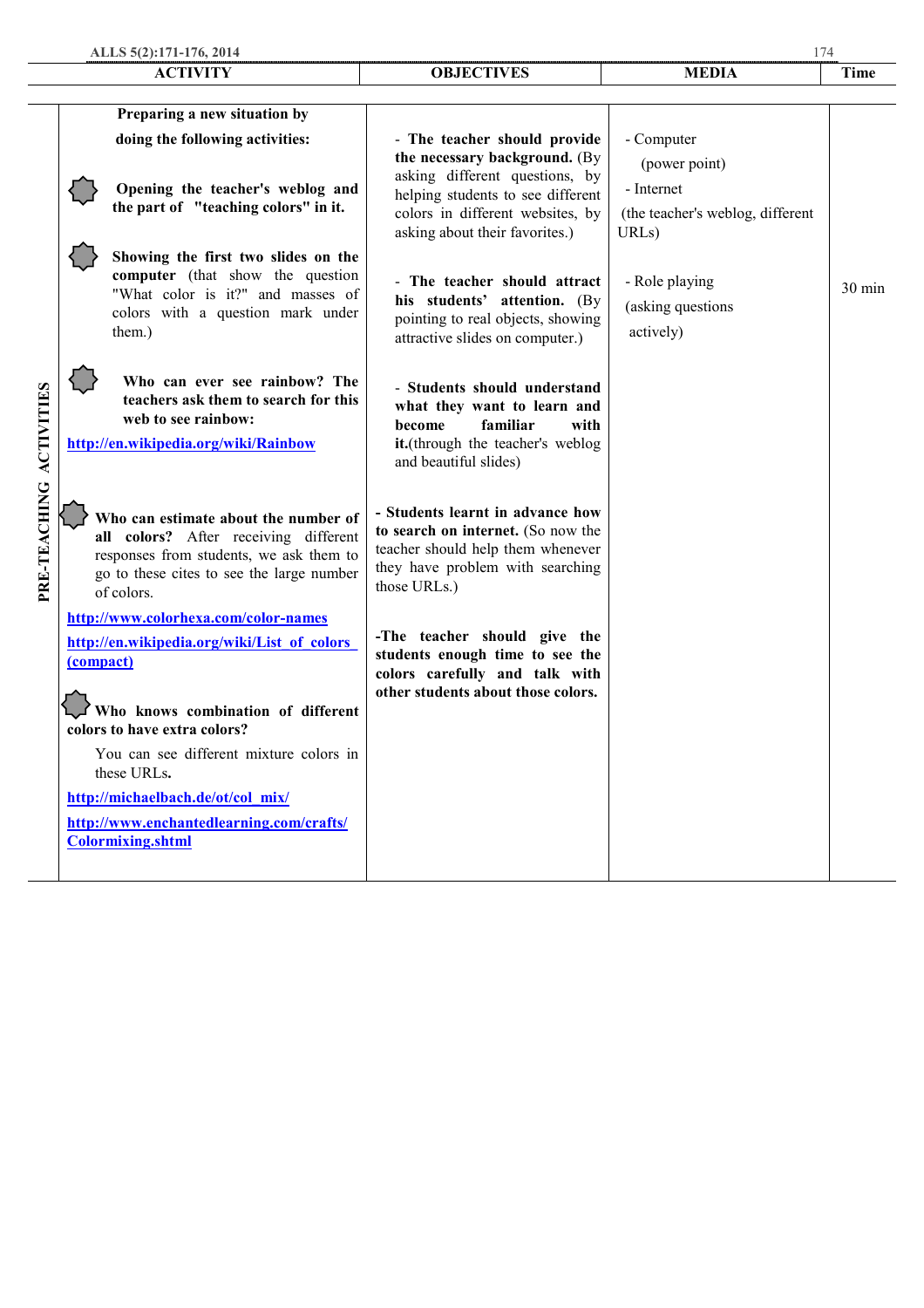| WHILE-TEACHING ACTIVITES          | The students are given the passages on<br>their computers. |                                                                                                                                                                                                                                                                                              | The teacher should attract<br>his students' attention. (by<br>using the computer)                                                                                                                                                                         | - Computer<br>(power point)                                                                                                                  |                  |
|-----------------------------------|------------------------------------------------------------|----------------------------------------------------------------------------------------------------------------------------------------------------------------------------------------------------------------------------------------------------------------------------------------------|-----------------------------------------------------------------------------------------------------------------------------------------------------------------------------------------------------------------------------------------------------------|----------------------------------------------------------------------------------------------------------------------------------------------|------------------|
|                                   |                                                            | The teacher tells them that they can<br>find the meaning of new words by<br>searching on the electronic dictionary<br>which is installed on their computers.                                                                                                                                 | The<br>students<br>should<br>concentrate on the present topic<br>(colors) and think about it.<br>(By)<br>giving a passage about colors.)                                                                                                                  | - Internet                                                                                                                                   |                  |
|                                   |                                                            | We asked them to click on the names of<br>the different colors on the text to see<br>the exact colors.                                                                                                                                                                                       | The students should be active<br>and<br>themselves<br>they<br>the<br>use<br>computer                                                                                                                                                                      | -Online dictionaries                                                                                                                         | $30 \text{ min}$ |
|                                   |                                                            | The students were told to have the<br>headphones.                                                                                                                                                                                                                                            | (by using the computer, online<br>dictionaries, and headphones)                                                                                                                                                                                           | -Headphones                                                                                                                                  |                  |
|                                   |                                                            | The can hear the reading, they can stop<br>it and listen to it again and again.                                                                                                                                                                                                              | There is no limitation to<br>number of listening reading, they<br>can even listen to it more than<br>three times. (The students have<br>headphones,<br>there is<br><sub>SO</sub><br>no<br>inconvenience for those who want<br>to work on next exercises.) |                                                                                                                                              |                  |
| <b>NILLES</b><br>POST-TEACHING AC |                                                            | The next activity is answering<br>different questions for evaluating.                                                                                                                                                                                                                        | - Students should be active in<br>class.(pair work, surfing<br>the<br>the net, etc)                                                                                                                                                                       | - Computer<br>(power point, playing<br>a music while the                                                                                     |                  |
|                                   |                                                            | Wanting students to go to next slide<br>and answer the questions according<br>to text. The questions are essay type<br>and multiple questions.(the students<br>should type and choose the correct<br>answer on computer, and the teacher<br>can see all the answers on his own<br>computer.) | - Evaluation of what they<br>learnt about the passage.                                                                                                                                                                                                    | pair work is<br>performing)<br>- Internet<br>(the teacher's weblog<br>and surfing the net as<br>the final evaluation<br>and giving homework) |                  |
|                                   |                                                            |                                                                                                                                                                                                                                                                                              | - Students should also use the<br>computer and internet at<br>home. (giving homework & and<br>answering the questions via the<br>net)                                                                                                                     |                                                                                                                                              | 30 min           |
|                                   |                                                            | Wanting<br>students<br>to visit the<br>teacher's weblog and see their<br>homework in it. They also can ask<br>their questions via the teacher's e-<br>mail.                                                                                                                                  |                                                                                                                                                                                                                                                           |                                                                                                                                              |                  |

#### **5. Conclusion**

As already mentioned, this study tried to provide a CALL-based lesson plan. The given lesson plan is a general sample, so the teachers themselves can design appropriate ones for their specific lessons. As one of the difficulty of teachers is how to use CALL in the process of language learning, so the aim of this study was to make teachers familiar with the use of CALL in process of teaching.

This study has a number of implications. First of all, it might provide helpful hints for syllabus designers to provide CALL-based syllabuses. Second, teacher trainers might use the results of the study to change the attitudes of teachers toward using technology in the process of teaching. Third, this study can act as a provoker for teachers to use CALLbased lesson plan in their classes. The last one is that the lessons become more interesting for students, so they will have more interaction in the class.